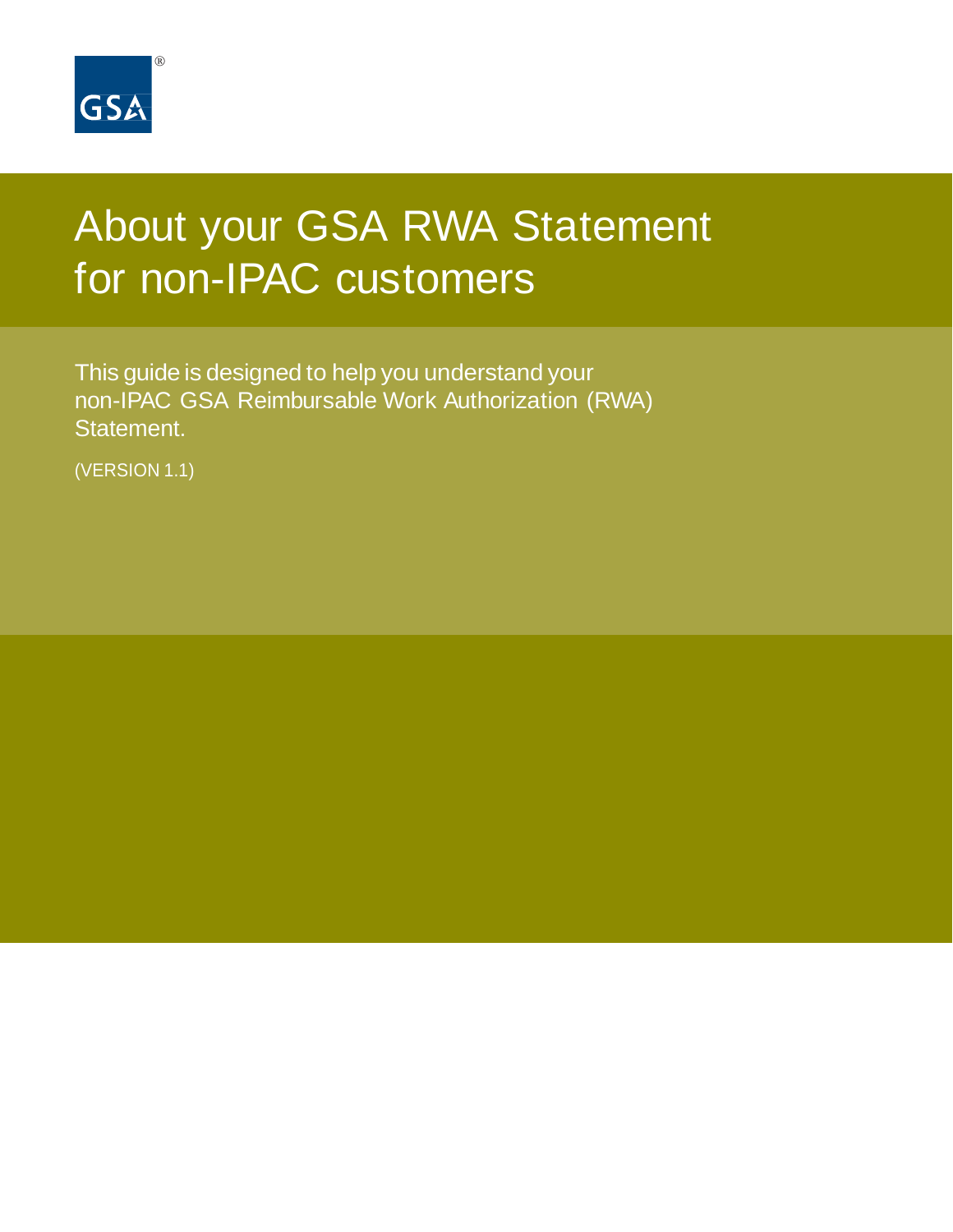Beginning July 2013, you will be receiving redesigned statements for Reimbursable Work Authorization (RWA) and Heating Operation and Transmission District (HOTD) services, provided under GSA's Public Buildings Service (PBS).The GSA redesign of the RWA Statement is part of a larger effort to modernize our billing and collections. We're committed to achieving the highest standards of customer service by providing you with timely, relevant information in a clear format, so you can more effectively manage your budget and expenditures. Equally important, we're meeting the goals of the Open Government Directive issued in 2009.

# Getting your statement

Your GSA RWA Statement is issued monthly or quarterly. GSA will discontinue the mailing of statements as of July 2013, and if you currently receive your statement by mail, you'll be able to download it from GSA's Vendor and Customer Self Service (VCSS) website, located at [http://vcss.gsa.gov.](http://vcss.gsa.gov/)

We strongly encourage you to log on to VCSS on a monthly basis to view your statement.There, you can find not only your GSA RWA Statement but also a wide range of additional information and useful resources. Once you've registered, you can submit questions or report problems about items on your statement.You can also download your billing activity in comma-separated value (.csv) format.

# Questions about your statement or your charges?

If you have questions about specific items on your statement, or if you still have questions about GSA billing after you read this guide, visit the VCSS website.

If you can't find your answer online, contact us by phone, fax or email.

See your statement overview (the second page of your statement) for specific contact information.

This brochure has been updated to provide the most recent Lockbox address for sending payments.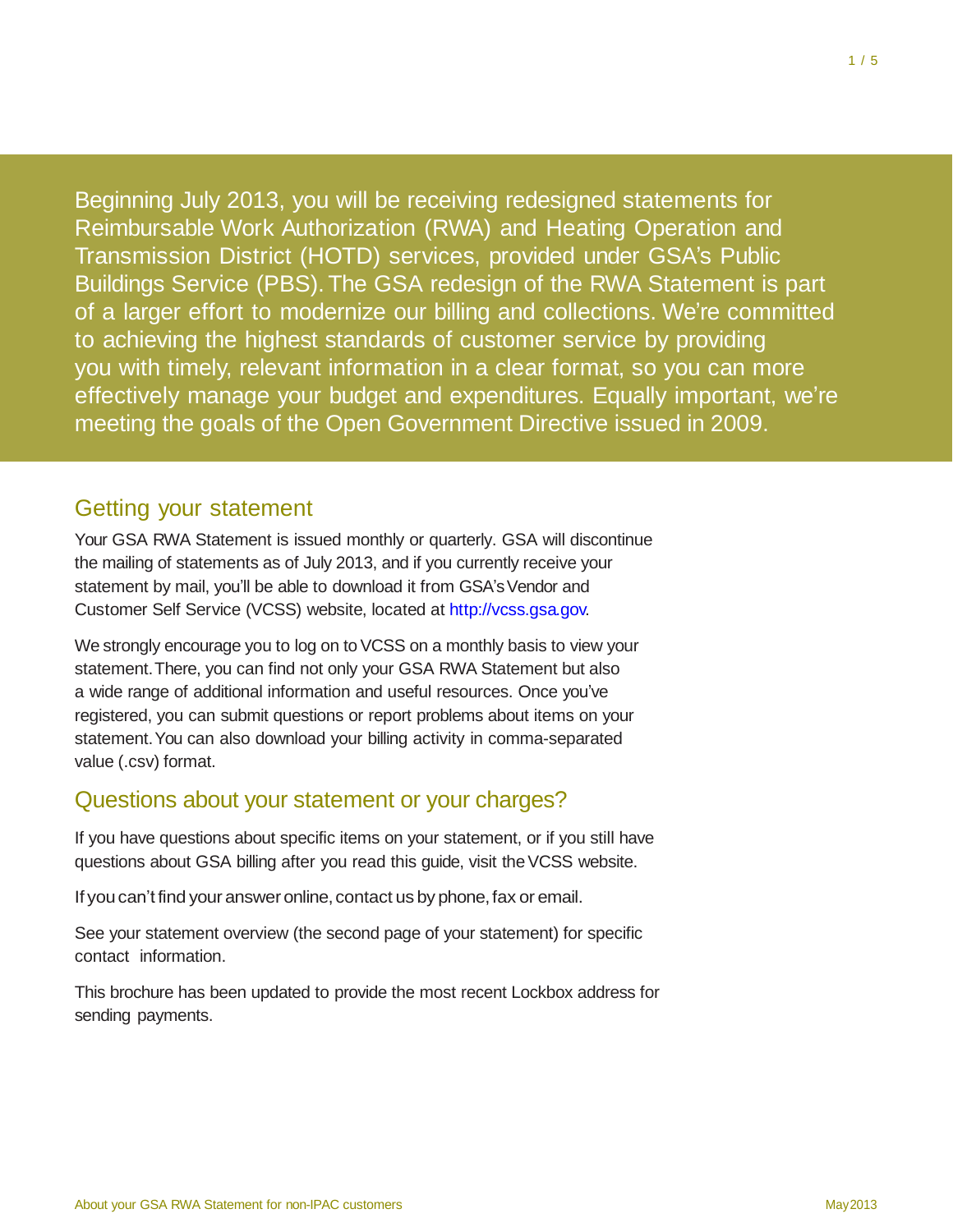# The big picture – the four sections of your RWA statement

Information in the statement is presented in four sections: the statement overview,theagreementsummary,itemizedchargesandthegeneral information page. Note that the first page of your statement is a cover page that contains only your address - it is not shown here.

| 154 Freedom Seconds Singer RCP<br>AT & Flagle Smaat Boom (Init)<br>For Now, 19 / 610.<br><b>GSA</b>                                                                                                                                                                                                                                                                                                                                                                                                                                                                                                    |                                                                                                                                                                                                                                                                                                                                                                                                                                                                                                                                                                                                                                                                                 | Reimbursable Work Authorization (RWA).                                                                                                                                                                                                                                                                                                                                                                                                                                                                                                            |                                                                                                                                                                                                                                                        | Account Code: HP655<br>Address / Customer Information<br>USES, EMPLOYMENT TRAINING M34                                                                                                                                                                                                                                                                                                                                                                                                                                                                                               |                                             |                                                                                                                                              |                                                      |                                                                                                                                                                                                                                                                                                     | sinissions.<br>Statement Munder, 3330081<br>Agreement Number: 1110111 |
|--------------------------------------------------------------------------------------------------------------------------------------------------------------------------------------------------------------------------------------------------------------------------------------------------------------------------------------------------------------------------------------------------------------------------------------------------------------------------------------------------------------------------------------------------------------------------------------------------------|---------------------------------------------------------------------------------------------------------------------------------------------------------------------------------------------------------------------------------------------------------------------------------------------------------------------------------------------------------------------------------------------------------------------------------------------------------------------------------------------------------------------------------------------------------------------------------------------------------------------------------------------------------------------------------|---------------------------------------------------------------------------------------------------------------------------------------------------------------------------------------------------------------------------------------------------------------------------------------------------------------------------------------------------------------------------------------------------------------------------------------------------------------------------------------------------------------------------------------------------|--------------------------------------------------------------------------------------------------------------------------------------------------------------------------------------------------------------------------------------------------------|--------------------------------------------------------------------------------------------------------------------------------------------------------------------------------------------------------------------------------------------------------------------------------------------------------------------------------------------------------------------------------------------------------------------------------------------------------------------------------------------------------------------------------------------------------------------------------------|---------------------------------------------|----------------------------------------------------------------------------------------------------------------------------------------------|------------------------------------------------------|-----------------------------------------------------------------------------------------------------------------------------------------------------------------------------------------------------------------------------------------------------------------------------------------------------|-----------------------------------------------------------------------|
| <b>Blakemant Information</b><br>NIGONAL<br>Guiappoint Municipal<br>ALBERTA<br><b>ESSIS SERVICE</b><br>Auture: 16, 3812 12:30 AM<br><b>Tax Date</b><br>Contact Us<br>44,436,566<br>Flasse.<br><b>GITANS BEET</b><br>Free:<br>FOLKLUND, RAWAY, TULK SAY<br><b>ShallAbbac</b><br><b>Remittación Office</b><br>San Paginert Gallors Batton<br><b><i><u>Payment Delives</u></i></b><br>11. MACHIMANING ALC 47850011<br>OBA Frequen Autosoft Synton, Ad1<br><b>SAARIEST</b><br>LTAL BEVALUATE 110101234<br>20 Check-Cove Membranov enteriors and<br>WASHINGT FOR BUILDING<br>Los knoples, CA 96281-2218<br>C | $\blacksquare$<br>Apparent Goda: 197111<br>×<br>Address/Castome/ tofarmation<br>VISOL, MARLO VISENT TRAINING ADM.<br>MAIN ROSAL ARE COMPA CONTER:<br>1819/10/04 17:08:1<br><b>BARON VALUES</b><br>Client Telephone No. : 201011111<br>Casterner Carles Backers<br>Agency Abbienting Red -<br><b>BEETERAAREETART</b><br>pleasinghood:<br><b>BOAC-Abolish cullet</b><br>104103<br>Treasury Ascounting Syndrom, 00000133711 B/Weeds<br>Flexion Analysis Accordiant<br><b>OFFARE</b><br>Date Area Links Mr.<br>Desperation Resolution Advertising<br><b>DESTRAYERS</b><br><b>Report Follows</b><br><b>EDITOR IPENJANIA</b><br>Description of Wars<br>PHILION Fanny Gerici Europette | Agreement Billing Summary<br>Freshing Billed Atlantic<br>Colorad Amount<br>meant the foll Fasting Blo-<br><b>Electrical British Filement Armount:</b><br><b>Total domand Cast</b><br><b>Camulative Brind Financial Sammery</b><br>Crimere<br>Contractor Corp. Support<br><b>Easter</b><br><b>November Process about</b><br><b>Sales Chicago</b><br><b>Studies</b><br>LittlewOAR<br><b>Lithan</b><br><b>Hild Wides Frank</b><br>TOTAL ABOUNT<br><b>Agreement Summery</b><br>Automakership<br><b>Curicipline Biked America</b><br>Agazement Batarow | EXUSION 15<br>33,485.25<br>33,884,784<br>\$5.00<br>1009027<br>80,000.03<br>Aissuit<br>37,436.41<br>T2-500-MK<br>\$1,244.00<br>31,380.16<br>01,304.04<br>30.00<br>\$9.00<br><b>MADOS</b><br>114, 138, 94<br><b>Britains</b><br>EV.108 BE<br>With Mr Ale | BEZE RESOLUCE CORPS CONTROL<br>Set for stARE STREET<br>MARON VA 26554<br>Client Telephone Mc. (14.16).1531<br>Current Billing Period Financial Activity<br>Work Langtier: OHD 6122 - 1360 EUCLID AVE CLEVELAND, OH 46115-1627<br><b>Real Sale: Collegebra</b><br>Function<br>STERFTS SHOULD PLOUDS<br>(1965) Beaut Entil Provident Gervinna<br>J/130213 Space Changes<br>(100 968 Roard Changes<br>Arthology Shaden<br>(Fül 967) (fuitbing Studies<br>(1981) 692<br>Total for Nices Legation: (Individual) - 1060 Block (ELANS (ILEVELANS), OR 44115-1827<br>Telal of all Bahilings: | ABOR 18<br><b>War</b><br>15%<br>Ele<br>il.h | <b>Low Folk</b><br><b>Parizin Not visions</b><br><b>IPANOLA AGO KABILINI</b><br>investment standard<br><b><i>Institute body cannotes</i></b> | <b>Falls</b><br>5575.86<br>5044.18<br><b>IDAA 78</b> | <b>Historical Counties Started</b><br>Area or free righter<br>5075-09 Nan-dropes-Junt: venture<br>FY 13 MEPODIA HODERIAANT<br><b>ENGINE TRANSFERING AND VERSION</b><br>FY 13 MEPCOM HODERS IAANT<br><b>EDMI TA NamJinoska Joint Venture</b><br>FY 12 MEPODIA HODERS HANNT<br>SE 880.31<br>38,650.31 |                                                                       |
| Current Stilling Portod Financial Adheirs                                                                                                                                                                                                                                                                                                                                                                                                                                                                                                                                                              |                                                                                                                                                                                                                                                                                                                                                                                                                                                                                                                                                                                                                                                                                 |                                                                                                                                                                                                                                                                                                                                                                                                                                                                                                                                                   |                                                                                                                                                                                                                                                        |                                                                                                                                                                                                                                                                                                                                                                                                                                                                                                                                                                                      |                                             |                                                                                                                                              |                                                      |                                                                                                                                                                                                                                                                                                     |                                                                       |
| Merk Location: DIRIVINGS - EMA KILOLID AVE SLEVELAND: OR WEEK-WIT<br>sale at<br>Nation Issued<br>Forders'<br><b>BYREET CONNUMATIVE FIAMS</b><br>38.<br>1 Hill Mile Primary European<br>14<br><b>SHARAKA Terrary</b><br>1 DOLARD's Demand                                                                                                                                                                                                                                                                                                                                                               | mount Inches Steel<br>$\sim$<br><b>PUM</b><br>115.199<br><b><i><u>STACLA COMPANY</u></i></b><br><b><i>INSURANCE CONTRACTOR</i></b><br>PASSE SILLIANA - 1                                                                                                                                                                                                                                                                                                                                                                                                                                                                                                                        | SLASS 42 LISS, CARS CYNERY TRAINING ACRE<br>41-846-64 1-855; FreeTLEY-MENT Telecomediation                                                                                                                                                                                                                                                                                                                                                                                                                                                        |                                                                                                                                                                                                                                                        |                                                                                                                                                                                                                                                                                                                                                                                                                                                                                                                                                                                      |                                             |                                                                                                                                              |                                                      |                                                                                                                                                                                                                                                                                                     |                                                                       |
|                                                                                                                                                                                                                                                                                                                                                                                                                                                                                                                                                                                                        |                                                                                                                                                                                                                                                                                                                                                                                                                                                                                                                                                                                                                                                                                 |                                                                                                                                                                                                                                                                                                                                                                                                                                                                                                                                                   |                                                                                                                                                                                                                                                        |                                                                                                                                                                                                                                                                                                                                                                                                                                                                                                                                                                                      |                                             |                                                                                                                                              |                                                      |                                                                                                                                                                                                                                                                                                     |                                                                       |

### **A: The statement overview appears on the second page of your statement.** The

statement overview contains key information about the statementandyouragency, contact information for help ifyouneeditandpayment options.

The statement overview also contains the Account Code (or BOAC), along with information associated with the Account Code and RWA agreement.

### **B: The agreement summary also appears on the second page of yourstatement.**

This section provides toplevel summaries of charges, credits and amounts due for the billing cycle, together with information on overall agreement expenditures.

For detailed explanations of the second page of your statement, see pages 3 and 4 of this guide.

## **C: Itemized charges begin at the bottom of the second page of yourstatement.**

Thissection displays itemized charges and subtotals for each financial transaction in the current billing period.

### **D. Itemized charges may continue** on additional pages ofyourstatement.

See page 5 of this guide for detailed explanations of itemized charges.

distinct enforcemental about your CEO MX phones can can VCEO a<br>component the basic design of 1,000 and 4000.

- For any editional goodness regarding proof being please the NOTE Extension Date:
- 
- 
- 

adh you 1977D Bill pinasar corbeti.<br>Dù, vesalt darich show@gipsi-per Starton Rikes, 202-686-0787, etnalt starton

### **E. The general information**

**page** is the last page of your statement and contains billing-related information, suchas explanation of HOTD codes and contacts for help if you need it.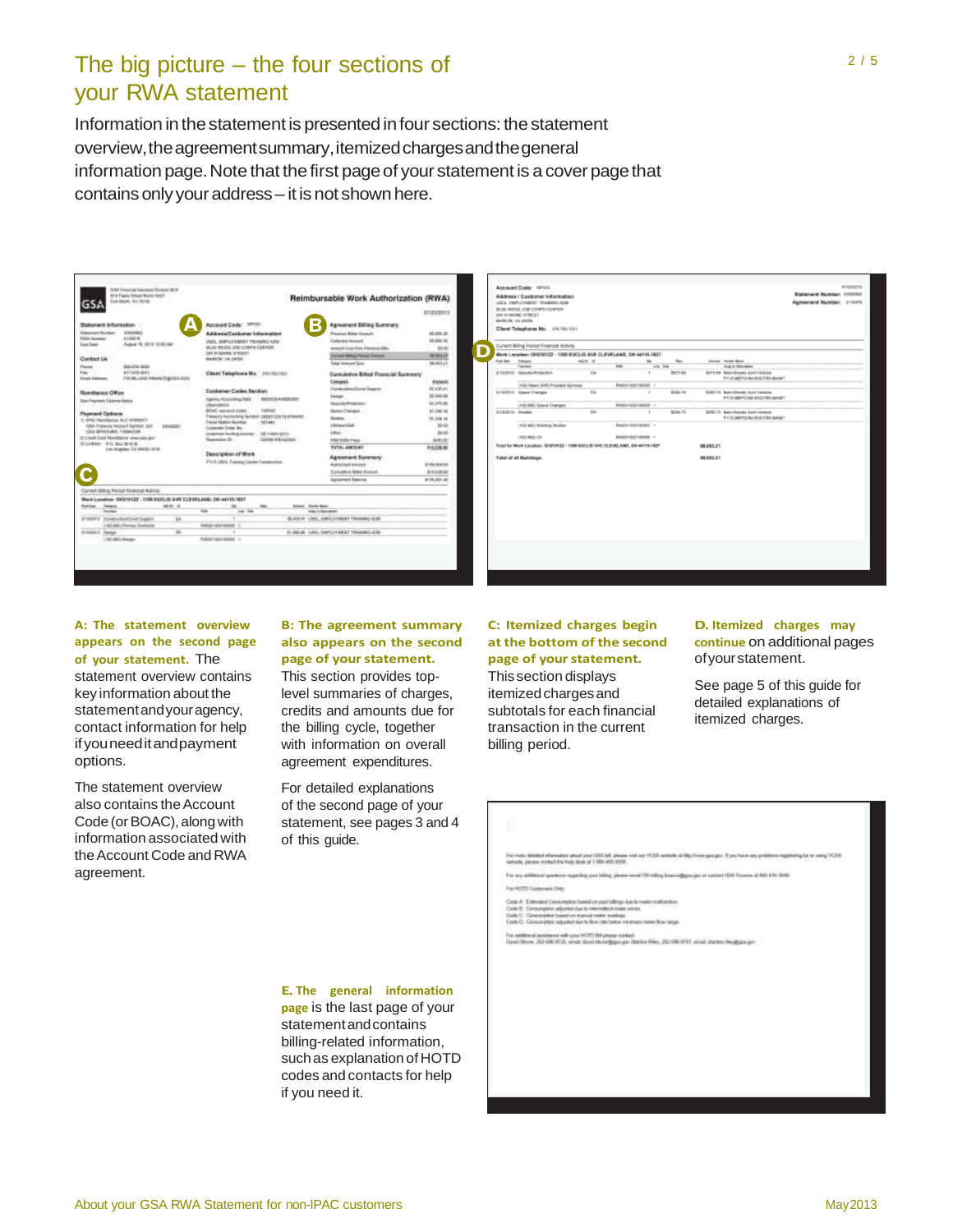# What's in the statement overview?

The statement overview on the second page of your statement contains identifying information about the statement and your agency. This page also contains the Account Code (or BOAC), along with information associated with theAccountCodeandRWAagreement.





GSA Financial Services Division BCF 819 Taylor Street Room 5A27 Fort Worth, TX 76102

# **Statement Information**

Statement Number: X0000893 RWA Number: 2130978 August 16, 2013 12:00 AM Due Date:

#### **Contact Us** Phone:

Fax

800-676-3690 817-978-3931 FW-BILLING FINANCE@GSA.GOV Email Address:

**Remittance Office** 

See Payment Options Below

#### **Payment Options**

1) IPAC Remittance: ALC 47000017 GSA Treasury Account Symbol: 047 X4542001 GSA BPN/DUNS: 130942258 2) Credit Card Remittance: www.pay.gov 3) Lockbox | P.O. Box 8200-30 Portland, OR 97228-6200

# Reimbu

Account Code: 16P033

### Address/Customer Information

USDL, EMPLOYMENT TRAINING ADM. BLUE RIDGE JOB CORPS CENTER 245 W MAINE STREET MARION, VA 24354

Client Telephone No. 276-783-7221

#### **Customer Codes Section**

8620335/AHBB/2561 Agency Accounting Data (description): BOAC (account code): 16P033 Treasury Accounting Symbol: 02820132013 8704000 Fiscal Station Number: 067443 Customer Order No. (customer funding source): SE11WA12013 Requisition ID: 02D901REA22000

#### **Description of Work**

FY13 USDL Training Center Construction

# **1. GSA Address** The addressoftheGSAFinance

Office that handles the businessline.

### **2. Statement Information**

Statement Number: A unique alphanumeric code generatedbyGSAfor each statement. You'll need this numberif you have questions aboutyourstatement.

RWA Number: A unique identifying numberfor the RWAassignedfromRETA. Due Date: The date by which GSA must receive your payment.

**3. Contact Us** GSA phone and fax numbers, and email address.

### **4. Remittance Office/ Payment Options**

IPAC Payment: The Agency Location Code (ALC), GSA's TreasuryAccountSymbol (TAS)andBPN/DUNS number provided on your statement will be needed if you pay your bill through IPAC.

Credit Card Payment: You can pay online at the website provided.

Lockbox Payment: You can send payments to a secure Post Office Box provided on your statement.

**5. Account Code (formerly "BOAC")** A unique number assignedbyGSAthat identifies your agency or the entity to which the charges are associated.

#### **6. Address/Customer Information and Client Telephone No.**

This is an example of the statement overview.The information provided is for illustrative purposes only. Whenmakingpayments,you should refer to your statement for the correct payment remittance information.

Information associated with the listed Account Code and RWA agreement.

#### **7. Customer Codes Section** Informationthatwillhelpyou

reference your own agency's accounting information and understand how to apply charges.

### **8. Description of Work**

A brief description of the work to be performed, as summarized in the RWA agreement.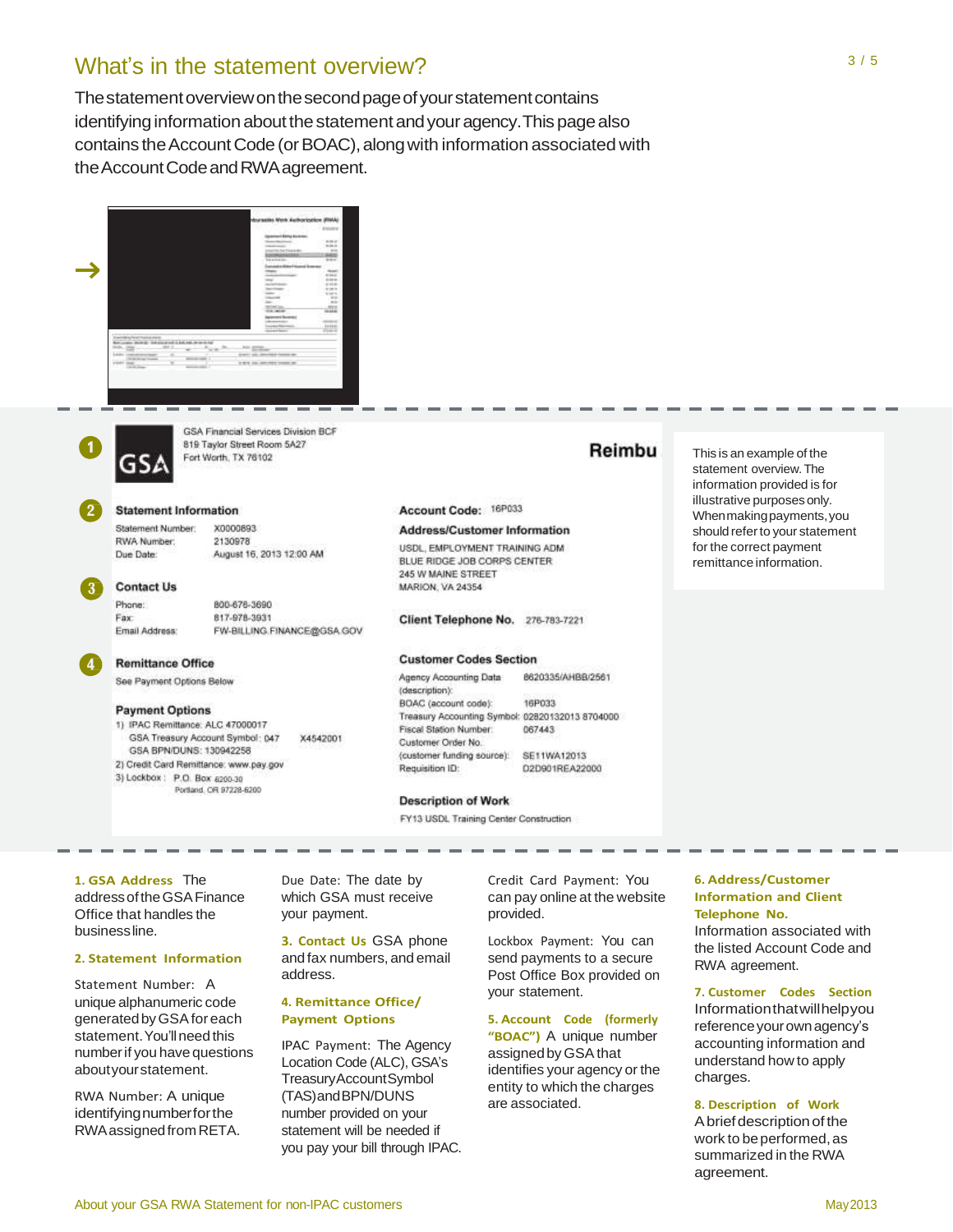# What's in the agreement summary?

The agreement summary contains cumulative charges, payments, and adjustments made since the beginning of the agreement, up to the date of the current billing cycle.



ľ

# Reimbursable Work Authorization (RWA)

|                                            | 07/23/2013   |
|--------------------------------------------|--------------|
| Agreement Billing Summary                  |              |
| Previous Billed Amount                     | \$5,885.39   |
| Collected Amount                           | \$5,885.39   |
| Amount Due from Previous Bills             | \$0.00       |
| Current Billing Period Amount              | \$8,653.21   |
| <b>Total Amount Due</b>                    | \$8,653.21   |
| <b>Cumulative Billed Financial Summary</b> |              |
| Category                                   | Amount       |
| Construction/Const Support                 | \$7,430.41   |
| Design                                     | \$2,999.96   |
| Security/Protection                        | \$1,075.89   |
| Space Changes                              | \$1,358.18   |
| Säudies                                    | \$1,224.14   |
| Utilities/O&M                              | \$0.00       |
| Other                                      | \$0.00       |
| PBS RWA Fees                               | \$450.00     |
| <b>TOTAL AMOUNT</b>                        | \$14,538.60  |
| <b>Agreement Summary</b>                   |              |
| Authorized Amount                          | \$150,000.00 |
| Cumulative Billed Amount                   | \$14,538.60  |
| Agreement Balance                          | \$135.461.40 |

**9. Statement Date** The date the statement was generated.

#### **10.Agreement Billing Summary**

Previous Billed Amount: The cumulative total due as of the last billing cycle.

Collected Amount: A cumulative total of payments made as of the last billing cycle.

Amount Due From Previous Bills: The uncollected amount from the last billingcycle.

Current Billing Period Amount: The amount billed forthecurrentperiod.

Total Amount Due: Calculated by adding the Amount Due from Previous Bills and Current Billing PeriodAmount.

### **11. Cumulative Billed Financial Summary** A

breakdown of all spending ongoodsandservices provided by GSA since the beginning of the agreement, by functional category.

Detailed transactions for each category are listed in the itemized charges section of the statement.

Total Amount:The cumulative amountexpendedagainstthe agreementtodate.

#### **12. Agreement Summary** Acumulativesummary of RWAtransactions to date.

Authorized Amount: The total funding of the agreement.

Cumulative Billed Amount: The amount of spending to date.This total will match theTotalAmount under the Cumulative Billed Financial Summary.

Agreement Balance: The amount of unexpended funding as of the current billing cycle.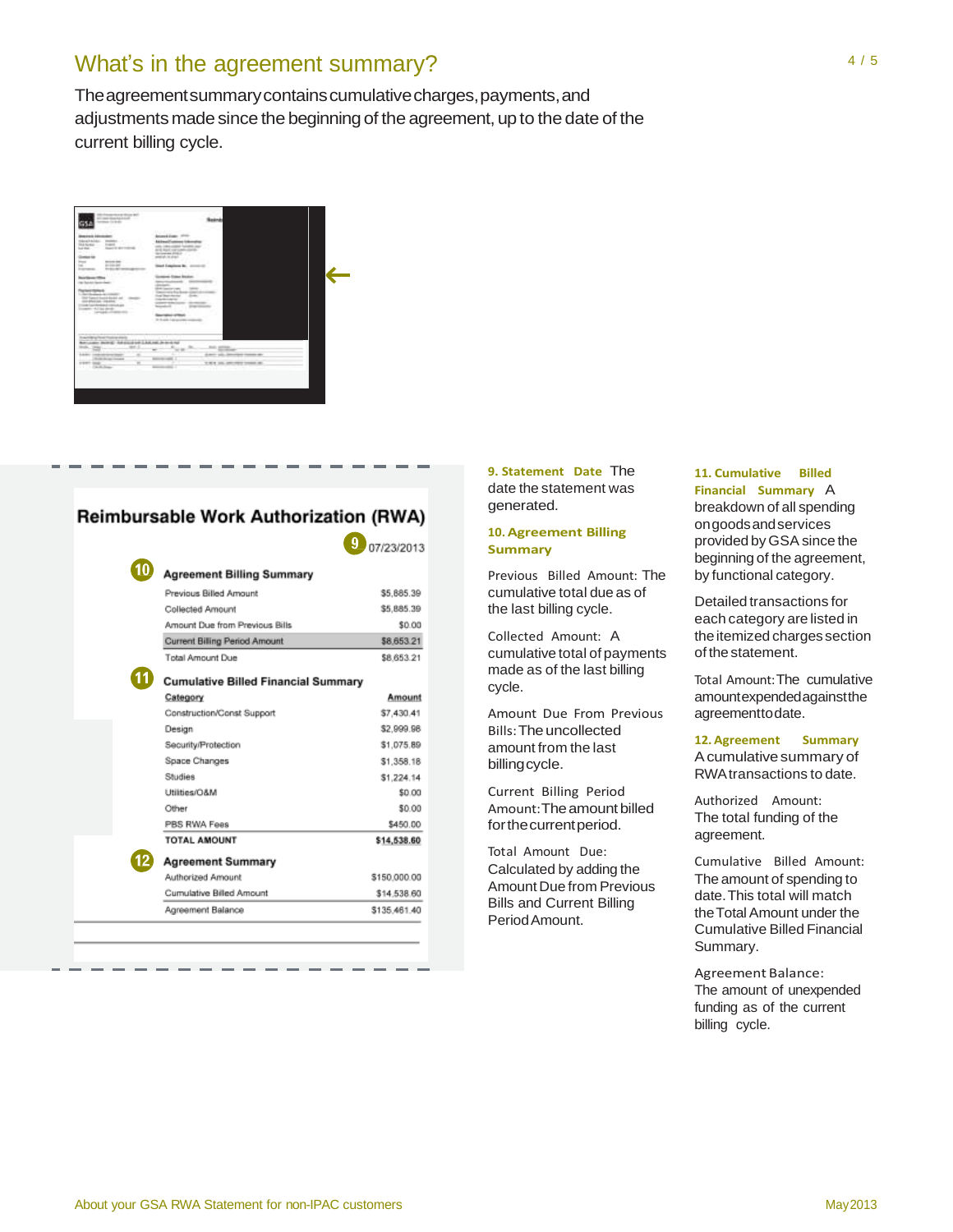# What's in the itemized charges section of your statement?

In the itemized charges section of your statement, transactions for each agreement are displayed in horizontal rows. Each row contains reference information and transaction details for the current billing period, by work location.



#### **13. Work Location**

Originating from the agreement, this shows where thework wasperformed.

**14. Post Date** The date of the accounting transaction.

**15. Category**The type of expenditure for the current billingperiod.

**16. Adjustment Code**

**(Adj cd)** Adjustment codes appear only on HOTD bills and are explained on the last pageof thestatement.

**17. Unit of Issue (UI)** Units by which goods and services are measured.

**18. Quantity** Count of each unit for the current billing period.

**19. Rate** Charge per unit.

**20. Amount** Total charge for the transaction, based on formula Quantity multiplied by Rate.

**21.Vendor Name** The name of the entity providing the service.

**22. Function** The specific description of the activity.

**23. Pegasys Document Number (PDN)** This is a unique identifier for GSA systems only.

**24. Line** refers to the line associated with the unique assigned PDN, used only by GSA.

**25. Accounting Line (Actg Ln) Description** Ifpopulated,thisline provides more detail on the expenditure.This is usedbyGSAonly.